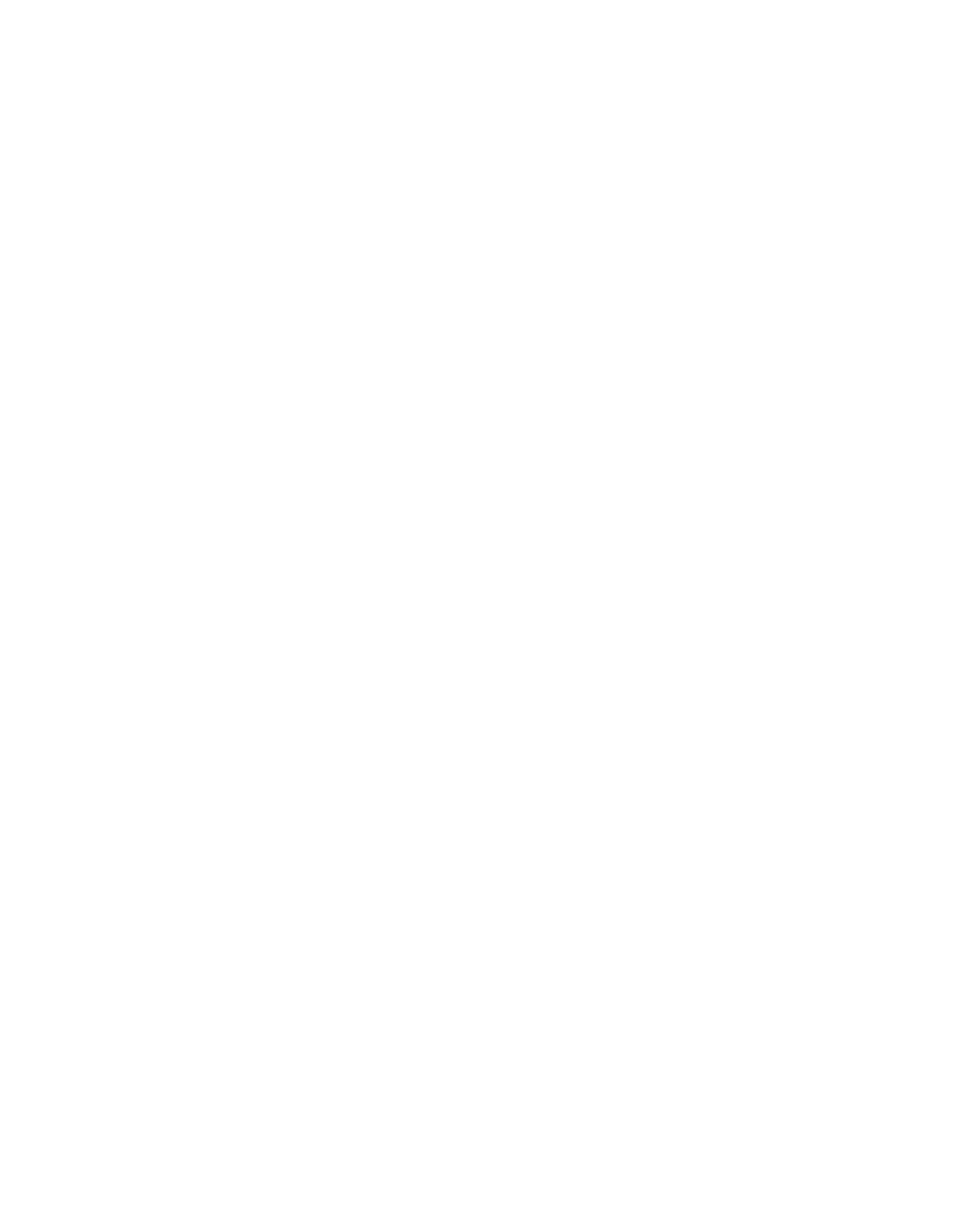## **Contest**

## <span id="page-2-1"></span><span id="page-2-0"></span>**How Does This Contest Work?**

#### <span id="page-2-2"></span>**What must I do to be eligible for the contest?**

#### **Step 1 Entry Requirements:**

1. Do as follows and submit it between 5 May 2022 to 25 May 2022.

- Complete all the fields of the Contest Form.
- Answer the contest question in English within a 300 character limit
- Submit your details and answer on <https://www.singsaver.com.sg/campaign/amayzing>
- 2. In order to be an "Eligible Participant", a participant is required to
	- be a Resident of Singapore aged between 22 and 47 (ages inclusive). "Resident of Singapore" includes Singaporeans, Permanent Residents and foreigners holding Employment Passes, S Passes and work permits; and
	- be contactable via the email address and Singapore phone number provided to SingSaver, i.e by providing a valid Singapore phone number which starts with +65, and a valid email address.
- 3. Each person may only submit 1 entry, determined by unique email and phone number.
	- If a user submits multiple Contest Forms using different email addresses and phone numbers, each entry will be considered a separate entry.
	- If a user submits multiple Contest Forms using multiple email addresses but the same phone number, all entries will only count as one (1) entry,
	- If a user submits multiple Contest Forms using one (1) email address and multiple phone numbers, all entries will only count as one (1) entry.

#### **Step 2 Judging Criteria**

Singsaver will review all entries and choose 50 winners based on the following criteria:

- 50% of practicality of concept
- 50% of creativity
- **Step 3** Winners will be announced on SingSaver's blog page (https://www.singsaver.com.sg/blog/giveaway-and-competition-winners) by 6 September 2022. Winners will also be contacted via email within 1 week after the date of the Contest.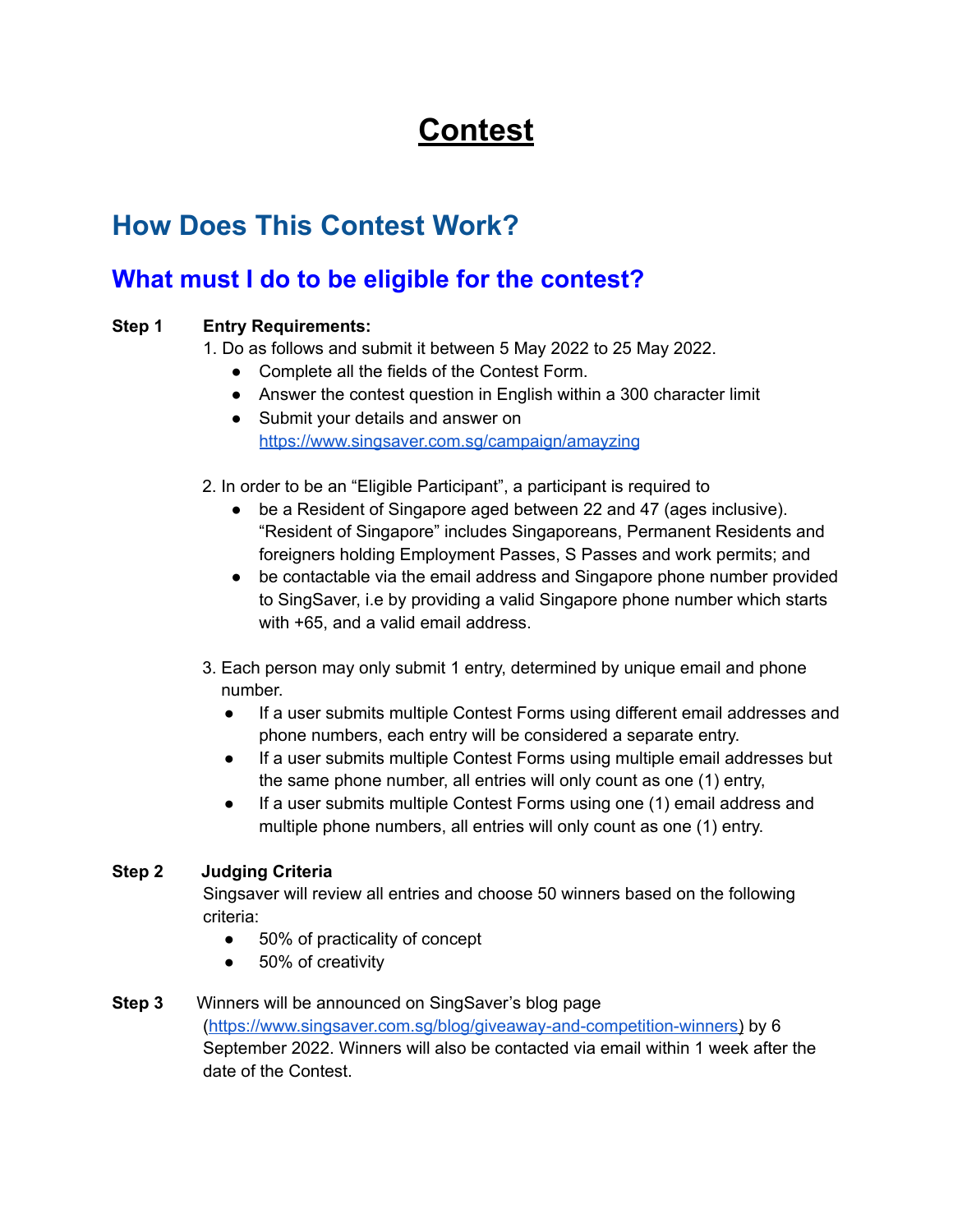For more details, please refer to A-MAY-zing Contest [promotion](https://singsaver.link/amayzing-contest-tncs) terms and [conditions.](https://singsaver.link/amayzing-contest-tncs).

## <span id="page-3-0"></span>**What is the Contest gift?**

For customers who participate in the **Contest**, to receive:

a. 50 Winners will receive a Apple Watch SE 40mm (worth \$419).

As gifts and promotion criteria vary based on the product applied for, please refer to our T&Cs below for more details.

● Contest - [Here](https://singsaver.link/amayzing-contest-tncs)

## **Lucky Draw**

### <span id="page-3-2"></span><span id="page-3-1"></span>**How Does This Lucky Draw Work?**

#### <span id="page-3-3"></span>**What must I do to be eligible for the promotion?**

- **Step 1** Submit your details to SingSaver via the Contest Sign-Up Form available at <https://www.singsaver.com.sg/campaign/amayzing>
- **Step 2** Apply for any product on SingSaver where the product listing indicates "SingSaver's Exclusive Offer" between 5 May 2022 and 25 May 2022, both days inclusive. Promotion page: <https://www.singsaver.com.sg/campaign/amayzing> during the Promotion Period.
- **Step 3** Complete your Rewards Redemption Form accurately within the first 14 days after applying for an eligible product. The link to the Rewards Redemption Form will be sent to your registered email address. To securely complete your Rewards Redemption Form, you will be required to create a SingSaver account.

What if I did not receive the Rewards [Redemption](https://singsaver.zendesk.com/hc/en-us/articles/360042267851-I-did-not-receive-the-rewards-redemption-form-what-should-I-do-) Email?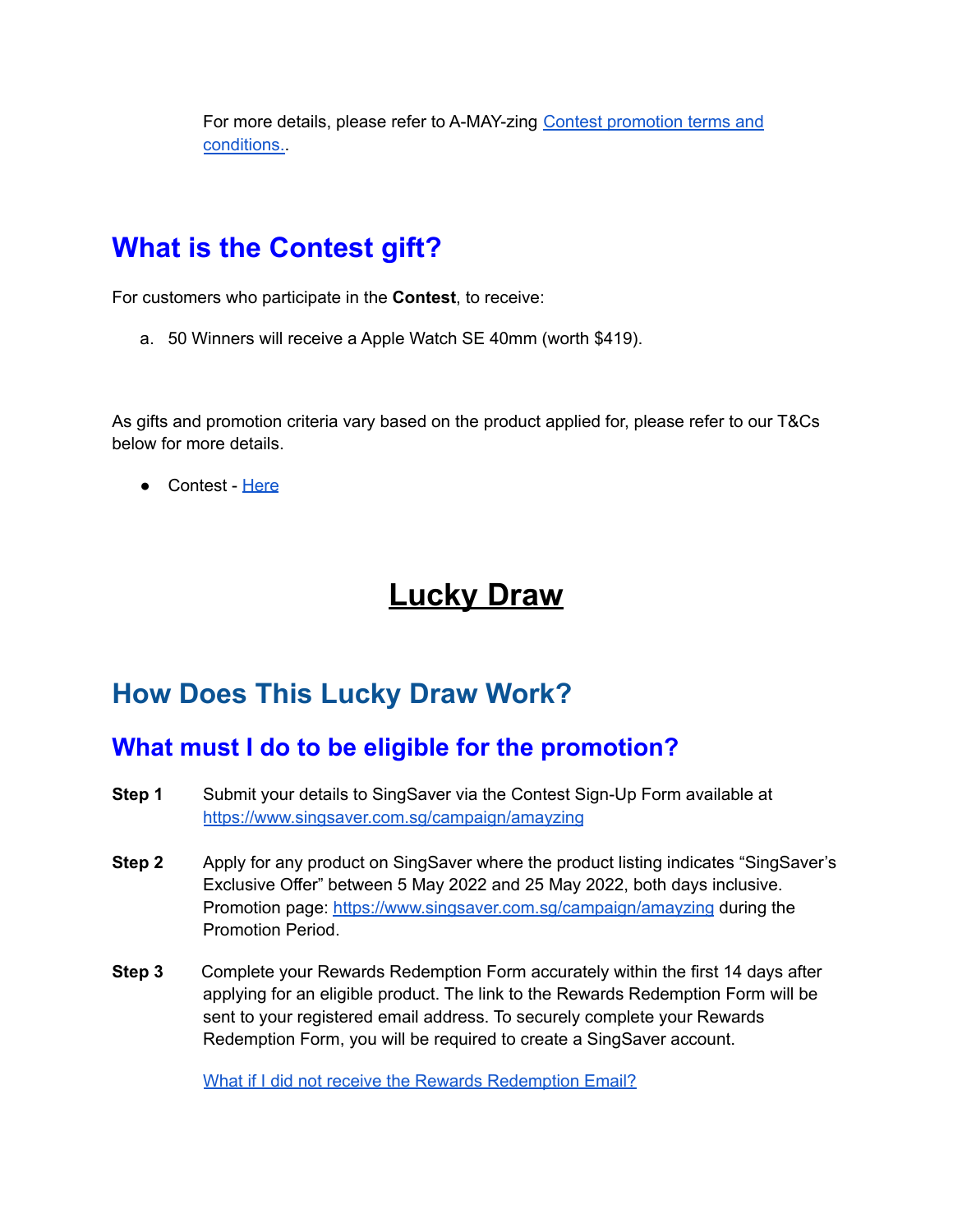**Step 4** Promotional products include any credit card, personal loan, priority banking, or insurance product listed on the SingSaver Website that appears under the category "SingSaver's Exclusive Offer":

#### **SingSaver's Exclusive Offer**

- **Step 5** SingSaver will conduct a lucky draw to select twenty-five (25) lucky draw winners on 31 August 2022. Receive notification of yourreward from 31 August 2022 onwards.
- **Step 6** Winners will be announced on SingSaver's blog page (https://www.singsaver.com.sg/blog/giveaway-and-competition-winners) by 6 September 2022. Winners will also be contacted via email within 1 week after the date of the Lucky Draw. Winners are encouraged to check spam/junk folders for the Rewards Notification Email as there may be accidental redirects by the email client.

SingSaver shall endeavour to ensure that Winners will receive their Lucky Draw Gift within 2 months after the date of the lucky draw (i.e by 31 Oct 2022), after being notified of how to redeem the Lucky Draw Gift, but shall have no liability if fulfilment cannot be completed by this date.

<span id="page-4-0"></span>Refer [here](https://singsaver.link/amayzing-luckydraw-tncs) for A-May-zing Lucky Draw Terms and Conditions

<span id="page-4-1"></span>Table 2: Important dates

| <b>Lucky Draw Date</b>                                                 | 31 Aug 2022                                                                                                                                                                                                                                   |
|------------------------------------------------------------------------|-----------------------------------------------------------------------------------------------------------------------------------------------------------------------------------------------------------------------------------------------|
| <b>Eligible Date of</b><br><b>Application</b><br><b>Submission</b>     | 5 May 2022 to 25 May 2022                                                                                                                                                                                                                     |
| <b>Eligible Date of</b><br><b>Redemption Form</b><br><b>Submission</b> | 5 May 2022 to 25 May 2022                                                                                                                                                                                                                     |
| <b>For Credit Cards Only</b>                                           | The Eligible Product (credit card) applied for must be approved and<br>activated by completing a transaction.<br>Refer to SingSaver credit card rewards promotion T&C to learn more of<br>the date of credit card to be approved & activated. |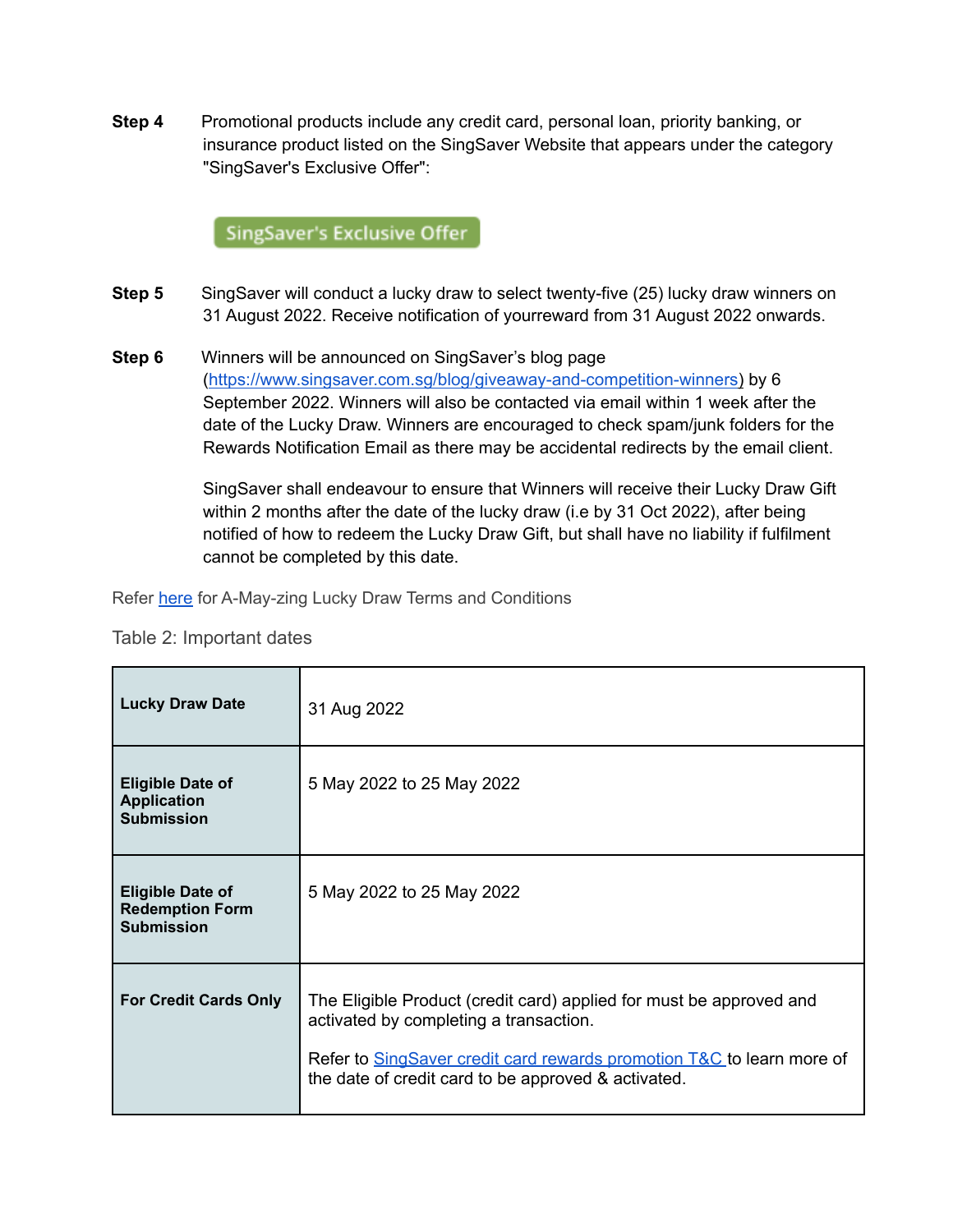| <b>For Personal Loans</b><br>Only   | The application for the Eligible Product must be approved by the<br>Product Provider, where such approval is final and unconditional,<br>followed by the complete payment of the processing fee and/or<br>installment payment and receipt of the loan in the Eligible Customer's<br>account on or before any date specified in the SingSaver personal loan<br>rewards promotion T&C.                            |
|-------------------------------------|-----------------------------------------------------------------------------------------------------------------------------------------------------------------------------------------------------------------------------------------------------------------------------------------------------------------------------------------------------------------------------------------------------------------|
| <b>For Priority Banking</b><br>Only | The application for the Eligible Customer must deposit the minimum<br>required sum into the opened account on or before the relevant date<br>specified in the SingSaver priority banking rewards promotion T&C.                                                                                                                                                                                                 |
| <b>For Insurance</b><br>Only        | Purchased insurance products must successfully make payment of the<br>premium for the Eligible Product within 14 days after purchase.<br>Please refer to the T&C below for additional eligibility requirements<br>specific to each Product Provider:<br>Travel insurance - Here<br>Maid insurance - Here<br>Home insurance - Here<br>Car Insurance- Here<br>Cancer Insurance - Here<br>Personal accident - Here |

<span id="page-5-0"></span>For more details, please refer to A-MAY-zing **Lucky Draw promotion terms and conditions.** 

## <span id="page-5-1"></span>**Can I get more than 1 lucky draw gift?**

No, each eligible participant will only be able to win in the lucky draw once.

## <span id="page-5-2"></span>**How do I know if I am eligible for the lucky draw? Will I be notified?**

You will be eligible for the lucky draw if you complete the steps to [participate](#page-3-3). You will only be notified by SingSaver if you are a winner in the lucky draw. Winners will be announced on SingSaver's blog page (<https://www.singsaver.com.sg/blog/giveaway-and-competition-winners>) by 6 September 2022. Winners will also be contacted via email within 1 week after the date of the Lucky Draw (31 August 2022).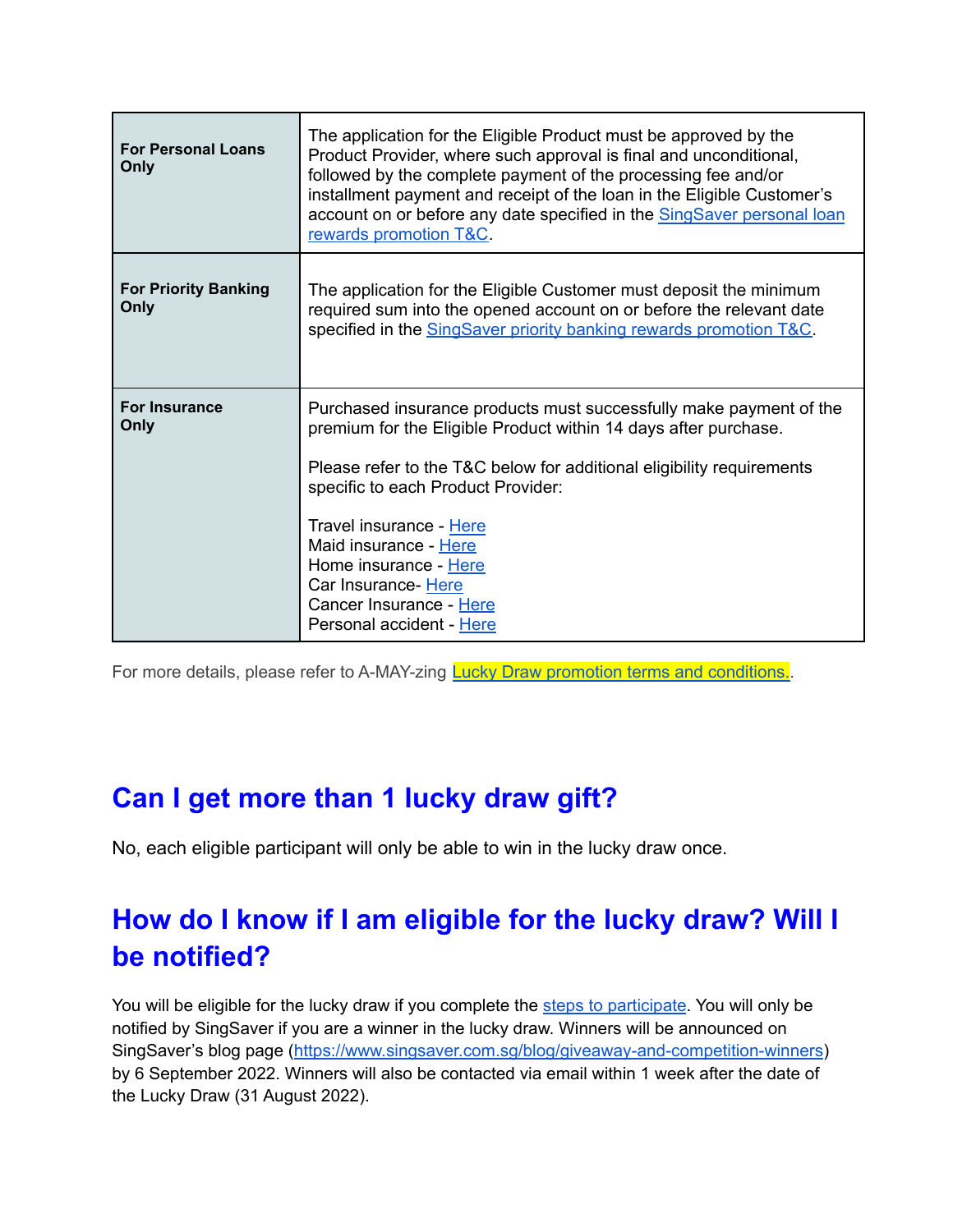## <span id="page-6-0"></span>**Can I apply for a product not listed on the page to participate in this promotion?**

No, you can't. Only product listings that indicate "SingSaver's Exclusive Offer" are eligible. Please contact SingSaver at info@singsaver.com.sg if you have any questions as to whether a particular product is eligible for the purposes of this Promotion.

Promotion page: <https://www.singsaver.com.sg/campaign/amayzing>

## <span id="page-6-1"></span>**What is the Lucky Draw gift?**

Each customer receives the sign up gift and one (1) entry into the **Lucky Draw** to receive one of the following Lucky Draw Gifts, as detailed below.

- a. 5 Winners will receive an iPhone 13 Pro Max 128GB (worth S\$1,799);
- b. 5 Winners will receive Osim uThrone Gaming Massage Chair (worth \$1,599);
- c. 5 Winners will receive a Apple iPad Air 5th Gen 64GB and Apple Pencil 2nd Gen (worth S\$1,128);
- d. 5 Winners will receive a Apple Watch Series 7 (worth \$749); and
- e. 5 Winners will receive S\$100 Cash via Paynow.

Important note: Depending on the product applied, you may need to activate or make a first purchase with your product, in addition to having the product application approved.

As gifts and promotion criteria vary based on the product applied for, please refer to our T&Cs below for more details.

● Lucky Draw - [Here](https://singsaver.link/amayzing-luckydraw-tncs)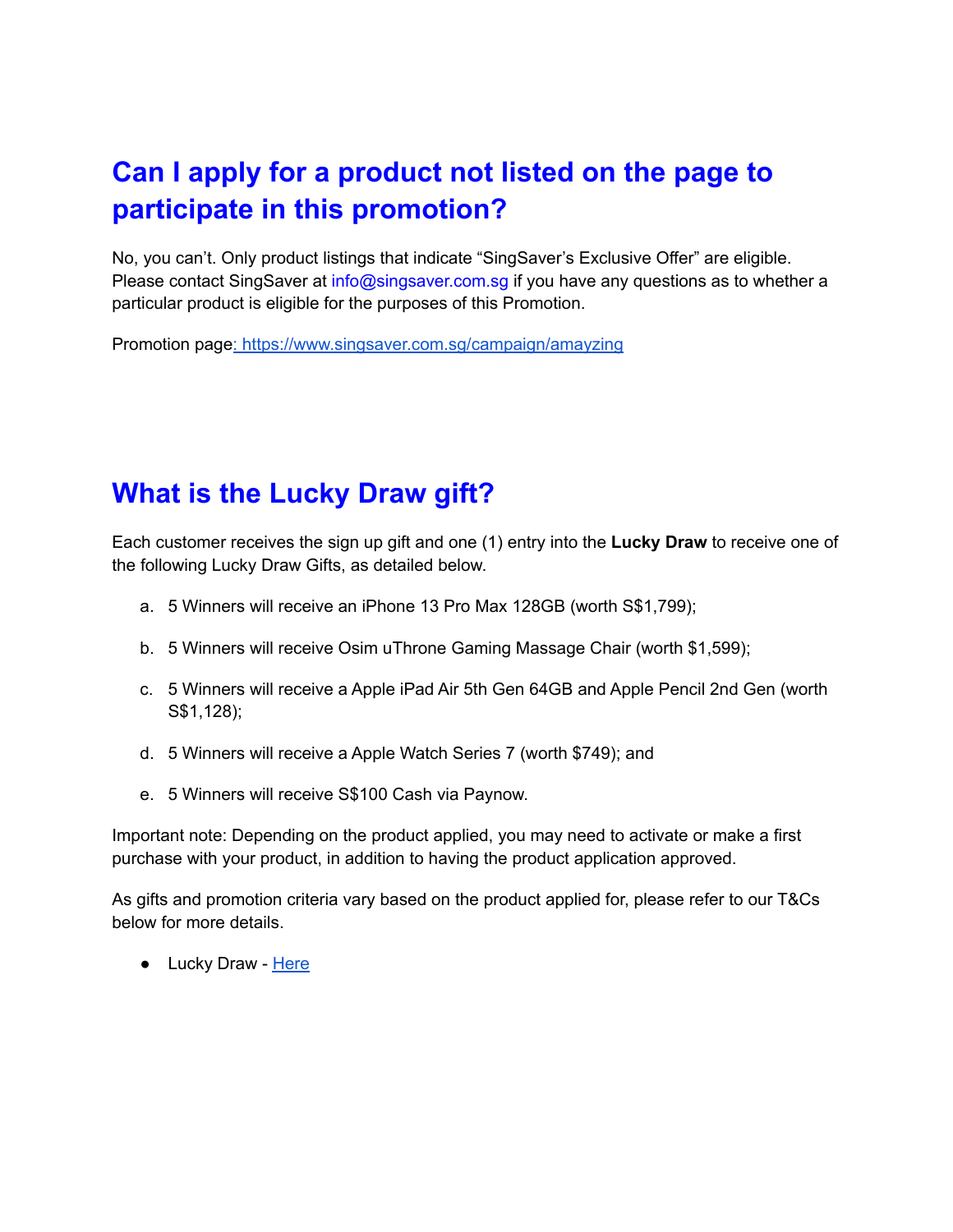## <span id="page-7-0"></span>**About Application**

### <span id="page-7-1"></span>**What are the important steps to ensure my eligibility for a SingSaver reward?**

Some important things to take note are:

- 1. Ensure that the application is made via SingSaver This means that you must click on an 'Apply Now' link via a SingSaver website or any or SingSaver marketing communications, and you should see SingSaver offers listed on the site. If the last click before landing on the product application page did not come from SingSaver, your application may not be attributed to SingSaver
- 2. Ensure that you have completed the Rewards Redemption Form accurately, correctly, and within 14 days
- 3. Ensure you have completed any other required promotion criteria, Please refer to our promotion terms and conditions for more details

You may find out more here: What are the [important](https://singsaver.zendesk.com/hc/en-us/articles/360045180992-What-are-the-important-steps-to-ensure-my-eligibility-for-a-SingSaver-reward-?source=search&auth_token=eyJhbGciOiJIUzI1NiJ9.eyJhY2NvdW50X2lkIjoyMjI1Njg1LCJ1c2VyX2lkIjo5MDM3MjUzMjM2NjMsInRpY2tldF9pZCI6MTg3OTU2LCJjaGFubmVsX2lkIjo2MywidHlwZSI6IlNFQVJDSCIsImV4cCI6MTY1MDE2OTQ0Nn0.LhtO-s7Gno3lIie8KpiGCoscLMiSUFXqAB-D_kqUYi8) steps to ensure my eligibility for a [SingSaver](https://singsaver.zendesk.com/hc/en-us/articles/360045180992-What-are-the-important-steps-to-ensure-my-eligibility-for-a-SingSaver-reward-?source=search&auth_token=eyJhbGciOiJIUzI1NiJ9.eyJhY2NvdW50X2lkIjoyMjI1Njg1LCJ1c2VyX2lkIjo5MDM3MjUzMjM2NjMsInRpY2tldF9pZCI6MTg3OTU2LCJjaGFubmVsX2lkIjo2MywidHlwZSI6IlNFQVJDSCIsImV4cCI6MTY1MDE2OTQ0Nn0.LhtO-s7Gno3lIie8KpiGCoscLMiSUFXqAB-D_kqUYi8) reward?

## <span id="page-7-2"></span>**About Rewards Redemption**

### **What if I submitted the wrong Application Reference Number or provided the wrong information in the Reward Redemption Form?**

<span id="page-7-3"></span>We regret to inform you that you will not be eligible for any rewards in this promotion.

#### <span id="page-7-4"></span>**What if I did not receive the Rewards Redemption Email?**

Here are some common reasons why you might not have received the Rewards Redemption Email:

1. The email was redirected to your spam/ junk folder by mistake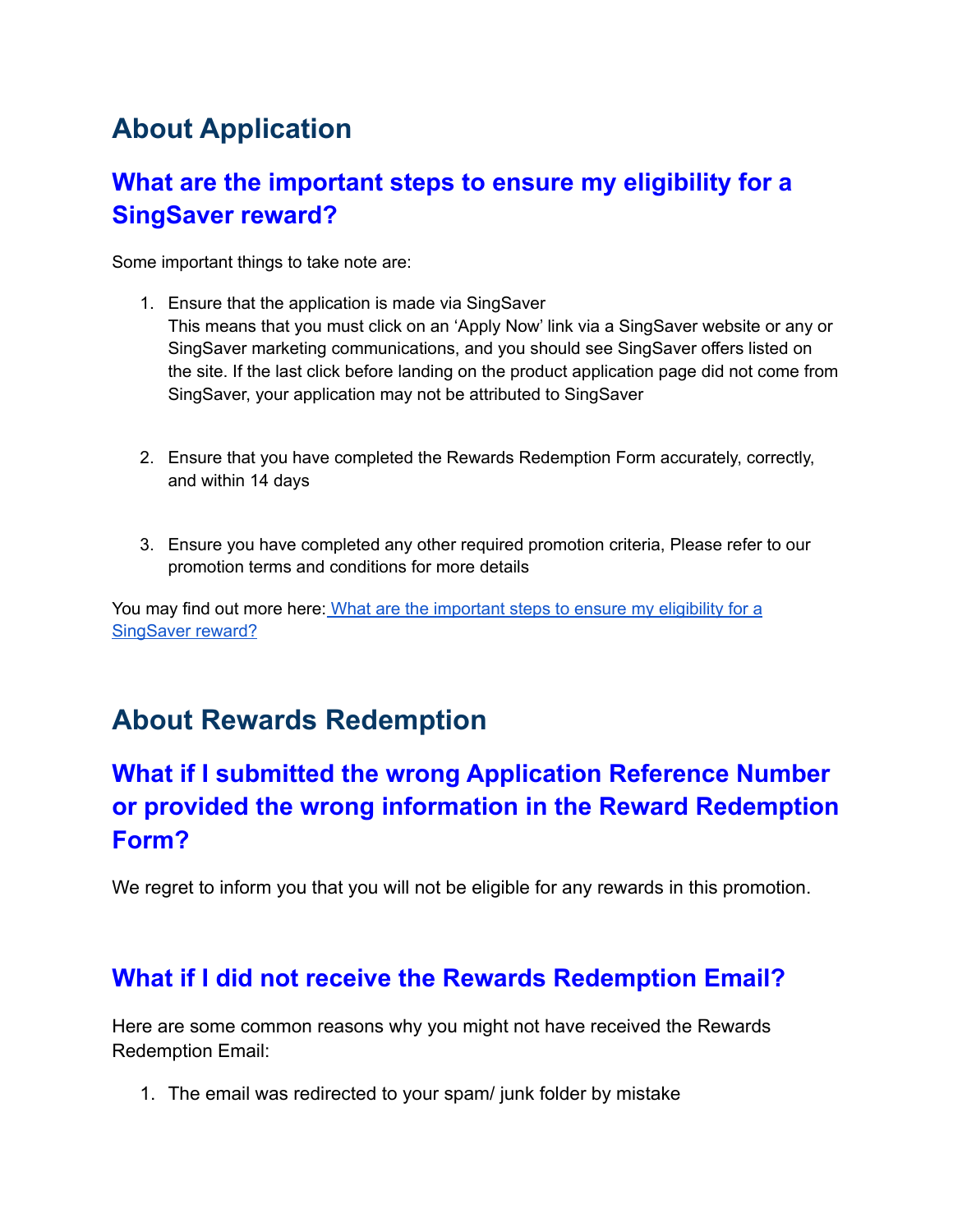If this happens, please check your spam/ junk folder. As emails are SingSaver's primary method of communicating with you, please add no-reply@singsaver.com.sg and info@singsaver.com.sg to your "Safe Sender" list or Primary mail folder to ensure you receive all communications from us.

2. "Skip Rewards" button may have been clicked and did not input your email address

In such instances, we regret to inform you that you will not be eligible for the lucky draw contest gift.

- 3. The application was made on a different website If this happens, we regret to inform you that only applications made via the following promotion sites will be eligible for a reward: <https://www.singsaver.com.sg/campaign/amayzing> or <http://www.singsaver.com.sg/>
- 4. A different email address was input on the rewards registration page (sample below) In this case, please check that email address for your Rewards Redemption Email.
- 5. You were unable to submit your email address on the rewards registration page If this happens, please contact us at  $info@singsaver.com.sq$  immediately with the following details:
	- Product applied for:
	- Email used for product application:
	- Application Reference Number:
	- Date of Application:
	- Approval date of product:

Rewards registration page: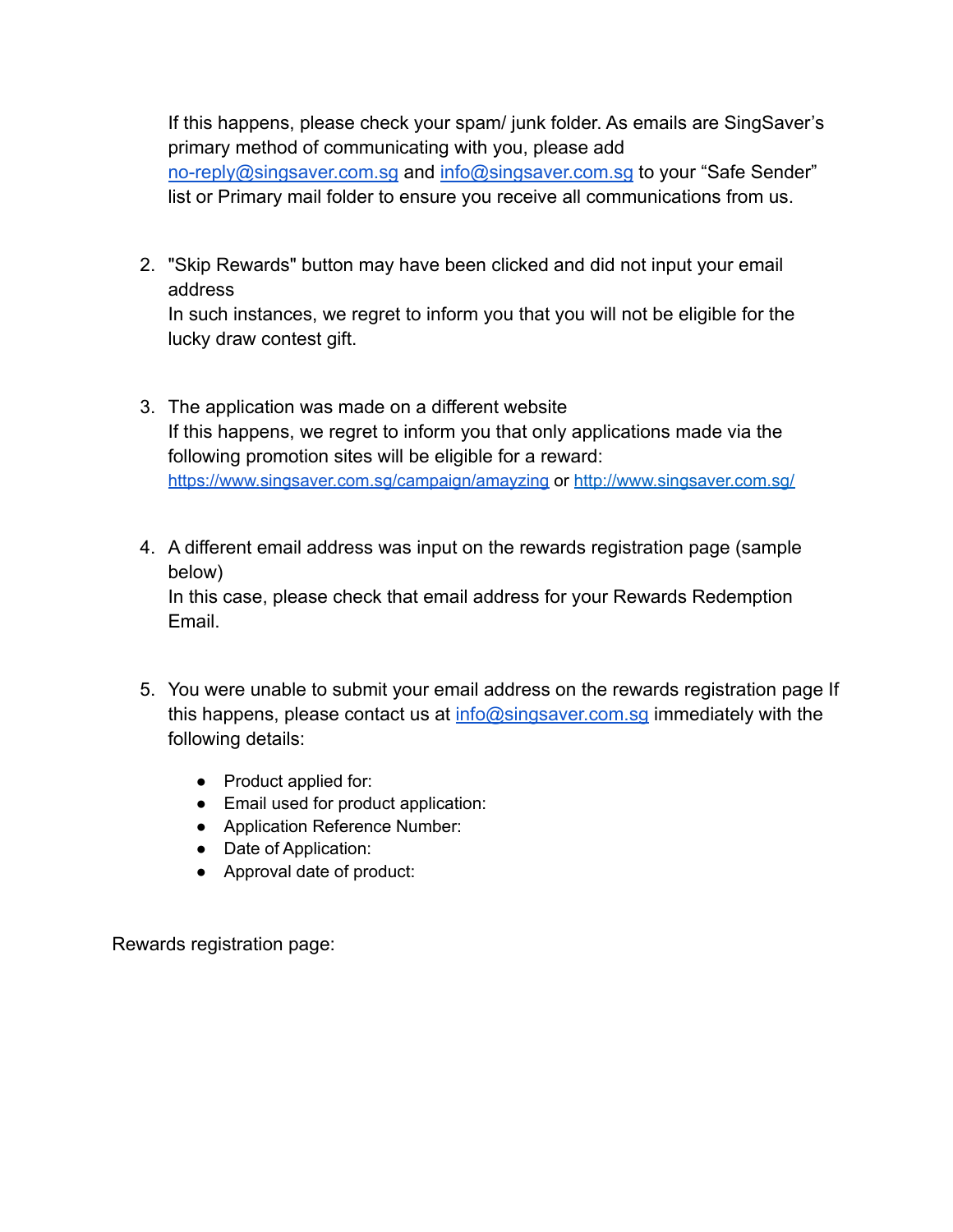

### <span id="page-9-0"></span>**Where do I find my application number/policy number?**

Here's [how to find your insurance policy number.](https://singsaver.zendesk.com/hc/en-us/articles/360022558712-How-to-find-my-Insurance-Policy-Number-?source=search&auth_token=eyJhbGciOiJIUzI1NiJ9.eyJhY2NvdW50X2lkIjoyMjI1Njg1LCJ1c2VyX2lkIjo5MDM3MjUzMjM2NjMsInRpY2tldF9pZCI6MTg3OTU2LCJjaGFubmVsX2lkIjo2MywidHlwZSI6IlNFQVJDSCIsImV4cCI6MTY1MDE2OTQ0Nn0.LhtO-s7Gno3lIie8KpiGCoscLMiSUFXqAB-D_kqUYi8)

## <span id="page-9-1"></span>**About Approval**

### <span id="page-9-2"></span>**I have followed all the necessary steps but my application was not eligible for the SingSaver reward. What should I do?**

Kindly ensure that you have made an application via SingSaver's website. To be sure of this, the last click prior to landing on the product application form must have been a SingSaver channel, either on the SingSaver website or an advertisement by SingSaver

Kindly note that the receipt of the following emails neither confirms that any product application was made via SingSaver nor confirms the eligibility for any SingSaver rewards:

#### ● **Rewards Redemption Email**

This is an email automatically triggered when an applicant submits their email address in the rewards page.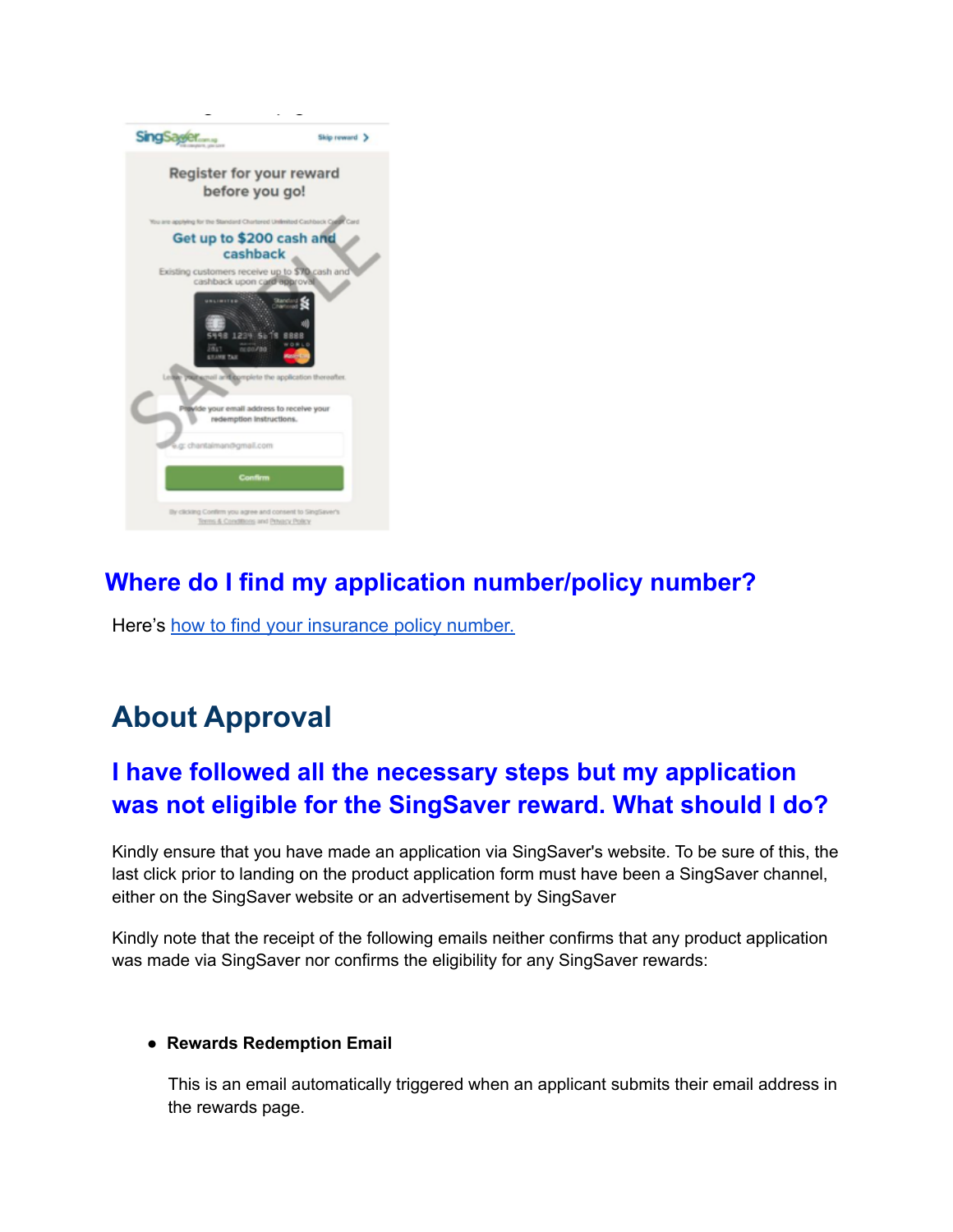

● **Confirmation of receipt of a successfully submitted Rewards Redemption Form.**

This is an email automatically triggered when an applicant successfully submits theirs.

Rewards Redemption Form.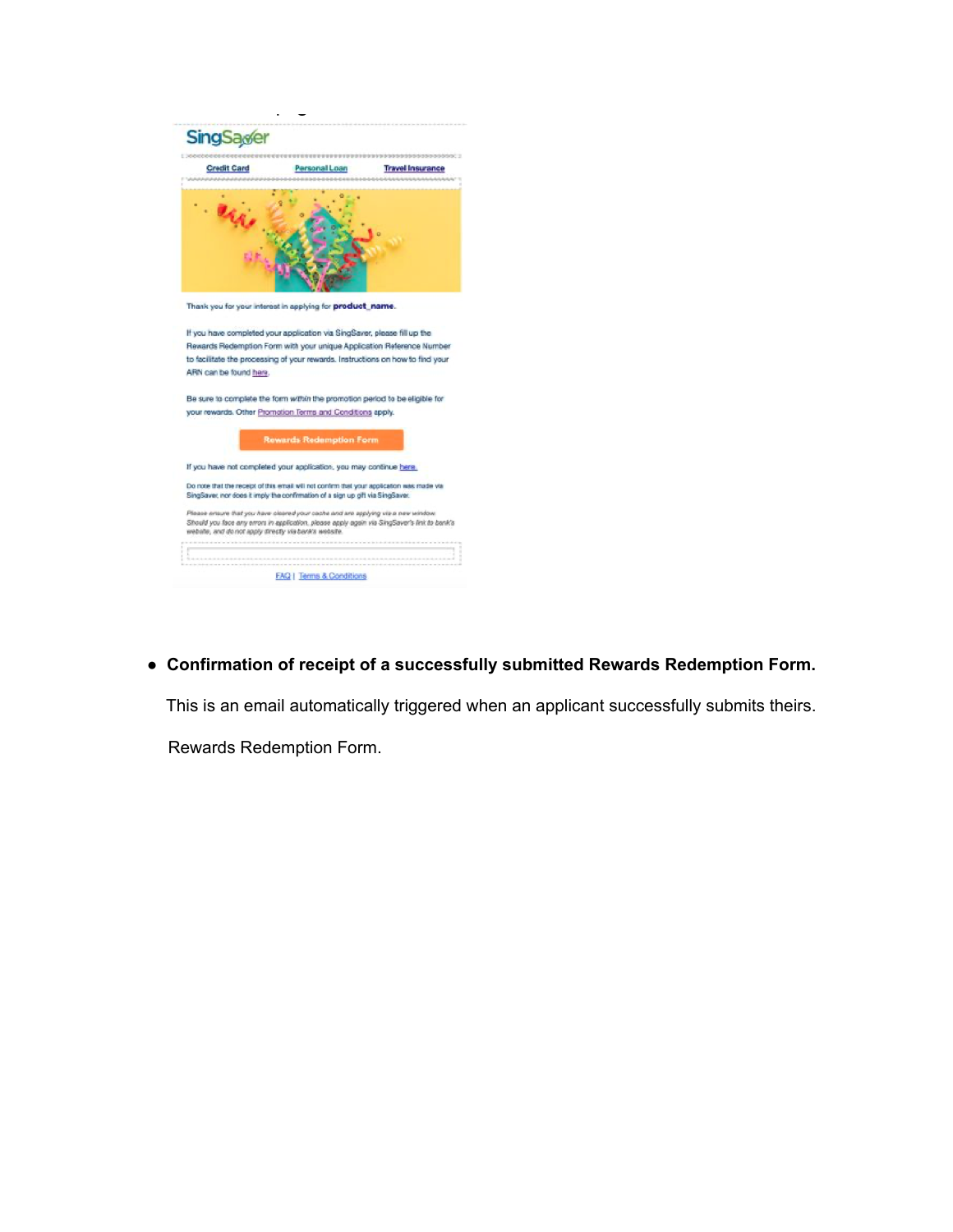

#### ● **Rewards redemption reminder email**

This is an email automatically triggered when an applicant fails to submit their

Rewards Redemption Form, and is triggered to all applicants who have submitted an email address to SingSaver.

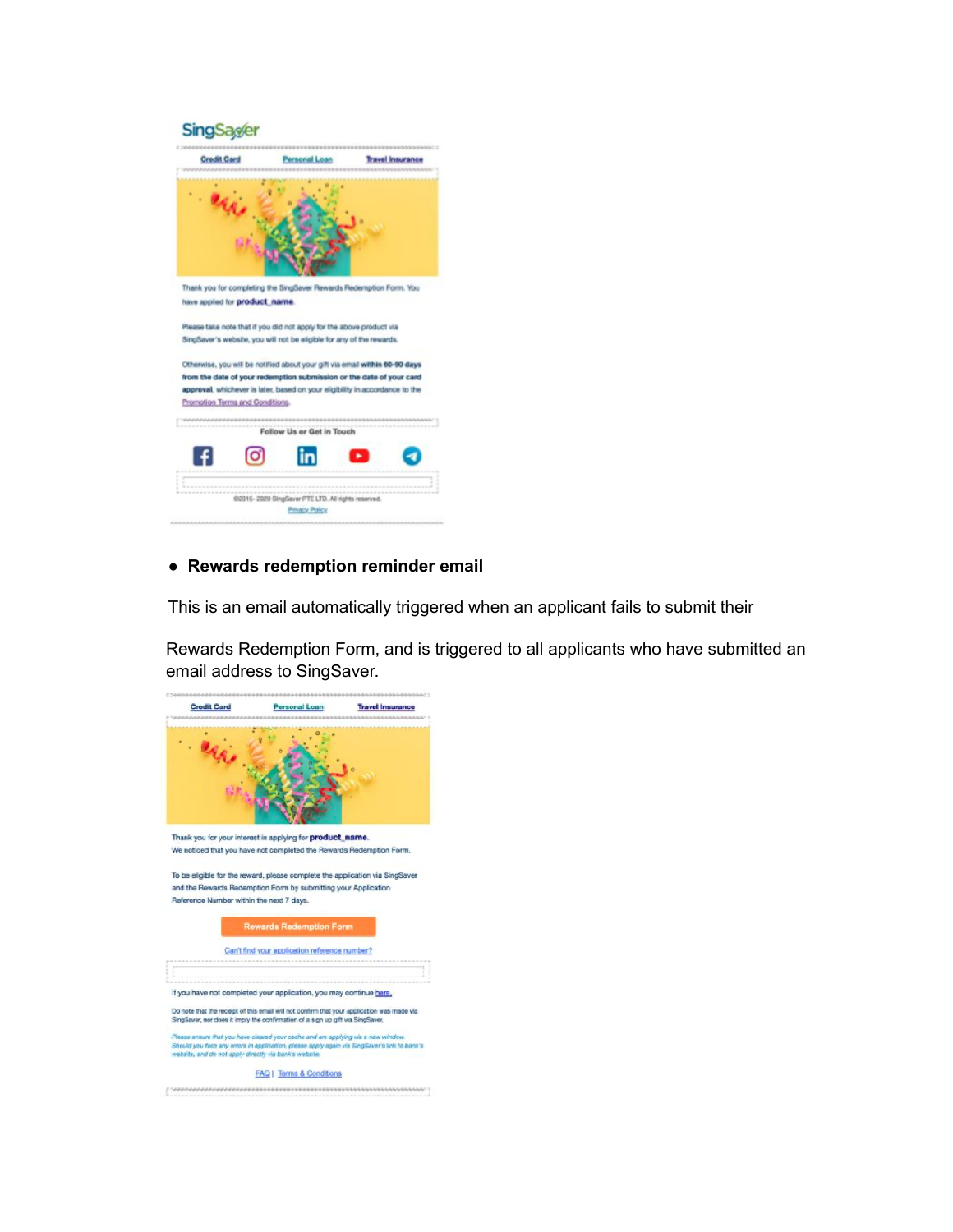In addition, capturing a screenshot of the page where applicants are required to submit their email addresses does not prove that the credit card was applied via SingSaver. This information can only be verified by our partners in their communications to us.

You may refer to this article for more details: I have not [received](https://singsaver.zendesk.com/hc/en-us/articles/360042267631-Where-is-my-gift-I-have-not-received-my-reward-what-should-I-do-?source=search&auth_token=eyJhbGciOiJIUzI1NiJ9.eyJhY2NvdW50X2lkIjoyMjI1Njg1LCJ1c2VyX2lkIjo5MDM3MjUzMjM2NjMsInRpY2tldF9pZCI6MTg3OTU2LCJjaGFubmVsX2lkIjo2MywidHlwZSI6IlNFQVJDSCIsImV4cCI6MTY1MDE2OTQ0Nn0.LhtO-s7Gno3lIie8KpiGCoscLMiSUFXqAB-D_kqUYi8) my reward, what should I do?

## <span id="page-12-0"></span>**About Lucky Draw and Rewards**

#### <span id="page-12-1"></span>**When will I receive my promotional gift?**

Eligible customers will be notified of their promotional gift within **4 months** from the date of submission of the Rewards Redemption Form, or the date of the last participating criteria is met, whichever is later. Please note that depending on the product applied, you may need to activate or make a first purchase with your product. Please refer to our promotion terms and conditions for more details.

The lucky draw will be conducted on 31 August 2022. All-Winners will be announced on SingSaver's contest [winner's](https://www.singsaver.com.sg/blog/giveaway-and-competition-winners) page by 6 September 2022.

All participants are strongly encouraged to check spam/junk folders for the Rewards Notification Email as there may be accidental redirects by the email client. You may also add [info@singsaver.com.sg](mailto:info@singsaver.com.sg) to your "Safe Senders" list as a preventative measure. We regret that ineligible customers will not be notified. You may find out more about SingSaver's rewards redemption process [here.](https://singsaver.zendesk.com/hc/en-us/articles/360044338751)

#### <span id="page-12-2"></span>**I have not received my reward, what should I do?**

Unless otherwise stated, successful applicants will receive an email from SingSaver with their gift redemption details 4 months from the date of completion of all the promotion criteria. [\(here's](https://singsaver.zendesk.com/hc/en-us/articles/360044338751) [why\)](https://singsaver.zendesk.com/hc/en-us/articles/360044338751).

If it has been 4 months and you have completed all the [promotion](#page-3-3) criteria, yet you still have not received your rewards, please reach out to us at info@singsaver.com.sg with the following information:

● Product applied for: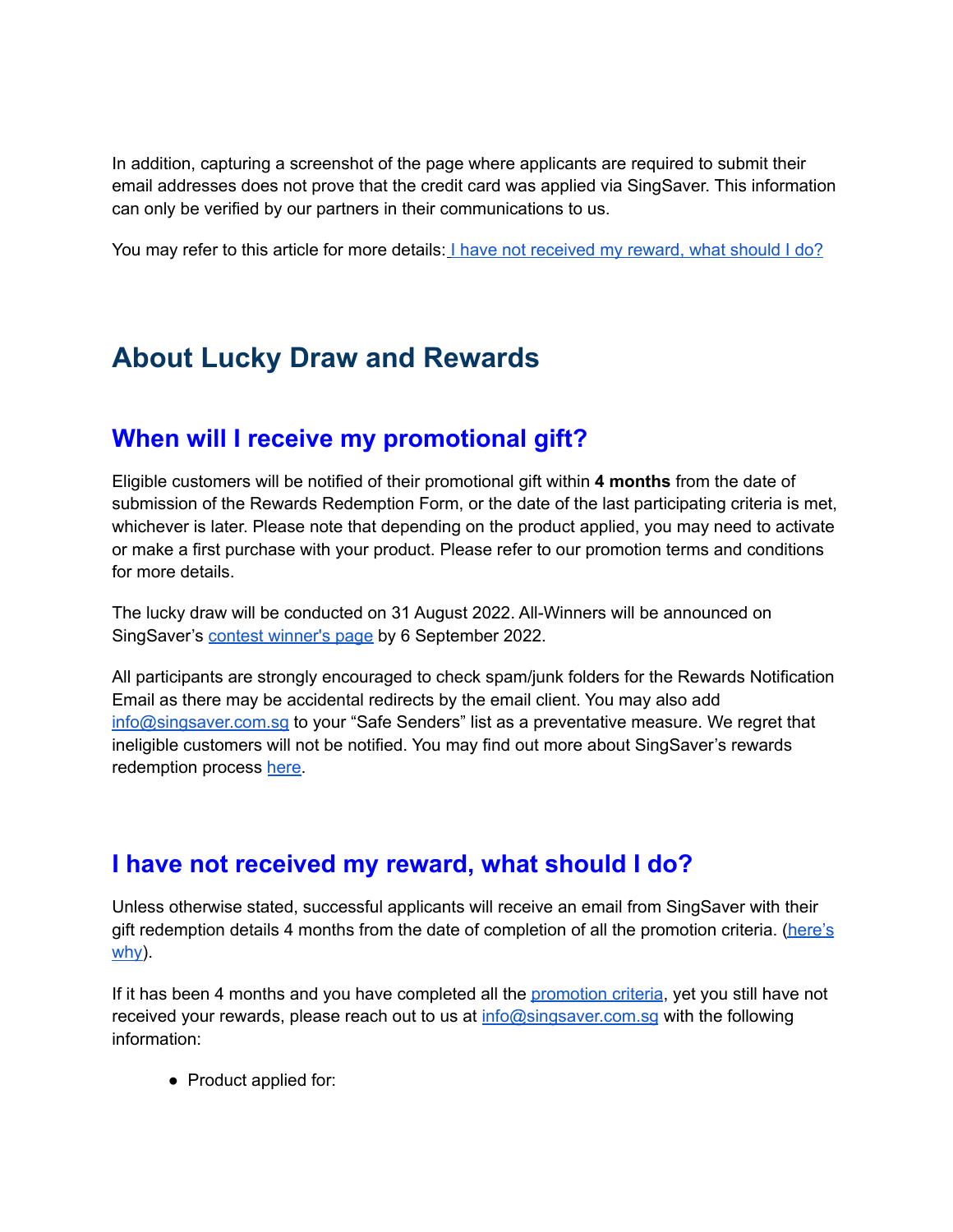- Email used for product application:
- Application Reference Number:
- Date Applied for product:
- Date the Rewards Redemption Form was completed and submitted:
- Approval date of product:

You may also refer to this article for more details: I have not [received](https://singsaver.zendesk.com/hc/en-us/articles/360042267631-Where-is-my-gift-I-have-not-received-my-reward-what-should-I-do-?source=search&auth_token=eyJhbGciOiJIUzI1NiJ9.eyJhY2NvdW50X2lkIjoyMjI1Njg1LCJ1c2VyX2lkIjo5MDM3MjUzMjM2NjMsInRpY2tldF9pZCI6MTg3OTU2LCJjaGFubmVsX2lkIjo2MywidHlwZSI6IlNFQVJDSCIsImV4cCI6MTY1MDE2OTQ0Nn0.LhtO-s7Gno3lIie8KpiGCoscLMiSUFXqAB-D_kqUYi8) my reward, what [should](https://singsaver.zendesk.com/hc/en-us/articles/360042267631-Where-is-my-gift-I-have-not-received-my-reward-what-should-I-do-?source=search&auth_token=eyJhbGciOiJIUzI1NiJ9.eyJhY2NvdW50X2lkIjoyMjI1Njg1LCJ1c2VyX2lkIjo5MDM3MjUzMjM2NjMsInRpY2tldF9pZCI6MTg3OTU2LCJjaGFubmVsX2lkIjo2MywidHlwZSI6IlNFQVJDSCIsImV4cCI6MTY1MDE2OTQ0Nn0.LhtO-s7Gno3lIie8KpiGCoscLMiSUFXqAB-D_kqUYi8) I do?

**Due to the volume of submissions we are receiving, ineligible customers will not be notified. All promotion rewards will cease 6 months after the promotion end date,any queries received after that will not receive a response.**

#### <span id="page-13-0"></span>**I applied for a product but it was rejected. Will I get any gifts?**

If your application was rejected, you will not be eligible to receive the reward as it is dependent on your product approval.

For more details, please refer to our T&Cs below:

- Contest [Here](https://singsaver.link/amayzing-contest-tncs)
- Lucky Draw [Here](https://singsaver.link/amayzing-luckydraw-tncs)

#### <span id="page-13-1"></span>**How will lucky draw winners be selected?**

Winners will be drawn randomly at the SingSaver office located at 89 Neil Road, #03-01, Singapore 088849, at 12 pm, on 31 August 2022.

#### <span id="page-13-2"></span>**How do I know if I have won in the lucky draw? When will I be notified?**

Winners will be contacted via email within 1 week after the date of the Lucky Draw. Please keep a lookout in your spam/ junk folder for this in case of accidental redirects by your email client. As emails are SingSaver's primary method of communicating with you, please add no-reply@singsaver.com.sg and info@singsaver.com.sg to your "Safe Sender" list or Primary mail folder to ensure you receive all communications from us.